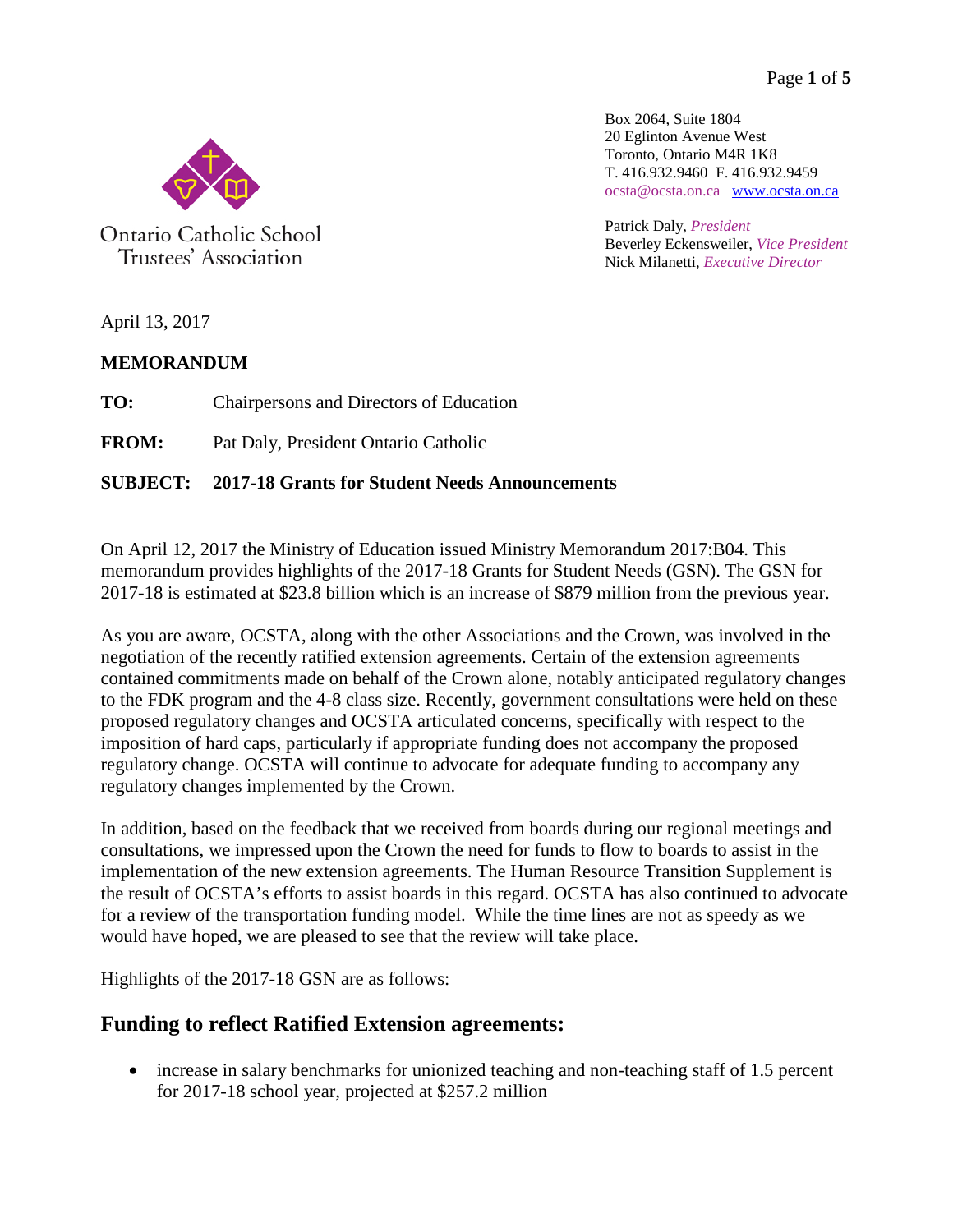• funding for one-time payment for professional development which results in a benchmark increase of 0.5 percent, projected at \$85.7 million *\* Note: Unions to conduct survey of their members on the use of these funds to ensure expenditure is consistent with professional development and other professional expenses.*

Also related to the labour agreements the following investments:

#### **Local Priorities Funding (LPF)**

\$218.9 Million in 2017-18, the intent of the Local Priorities Funding (LPF) is to inject net new special education staffing positions into the system supporting students in need, at risk and adult education, however, this will depend on local board circumstances, which may impact the actual number of net new FTE. "Actual staffing will vary depending on specific agreements, local discussions and compensation specific to each board, as well as job security provisions, staffing reductions related to declining enrolment and other exceptions."

The availability of the LPF does not negate a board's established budget plan or need to adjust staffing levels through attrition. Concerns with local decisions that trigger use of attrition may be raised by local unions at the central dispute resolution committee.

#### **Employee Health & Dental Benefit Trusts**

2017-18 Table amounts will be updated to reflect inflation protection increases, projected staffing, and board shares of the benefit costs derived from the 2014-15 benefit costs for school boards.

## **Community and Other Priorities:**

#### **Community Use of Schools**

3% increase (equivalent to \$0.8 million) within this grant for use consistent with the terms of the extension agreements, where applicable.

#### **Human Resource Transition Supplement**

A new fund within the Board Administration & Governance Grant (\$10.0 million) to assist in managing agreements.

## **Class Size:**

#### **Junior & Senior Kindergarten**

Commencing in 2017-18, implementation of a class size cap of 90% of classes less than or equal to 30 with no more than 10% of JK-SK classes up to 32, only if one of the following exceptions is met:

- If purpose-built accommodation is not available (sunset of this clause after five years)
- If a program will be negatively affected (i.e. French Immersion)
- Where compliance will increase FDK/Grade 1 combined classes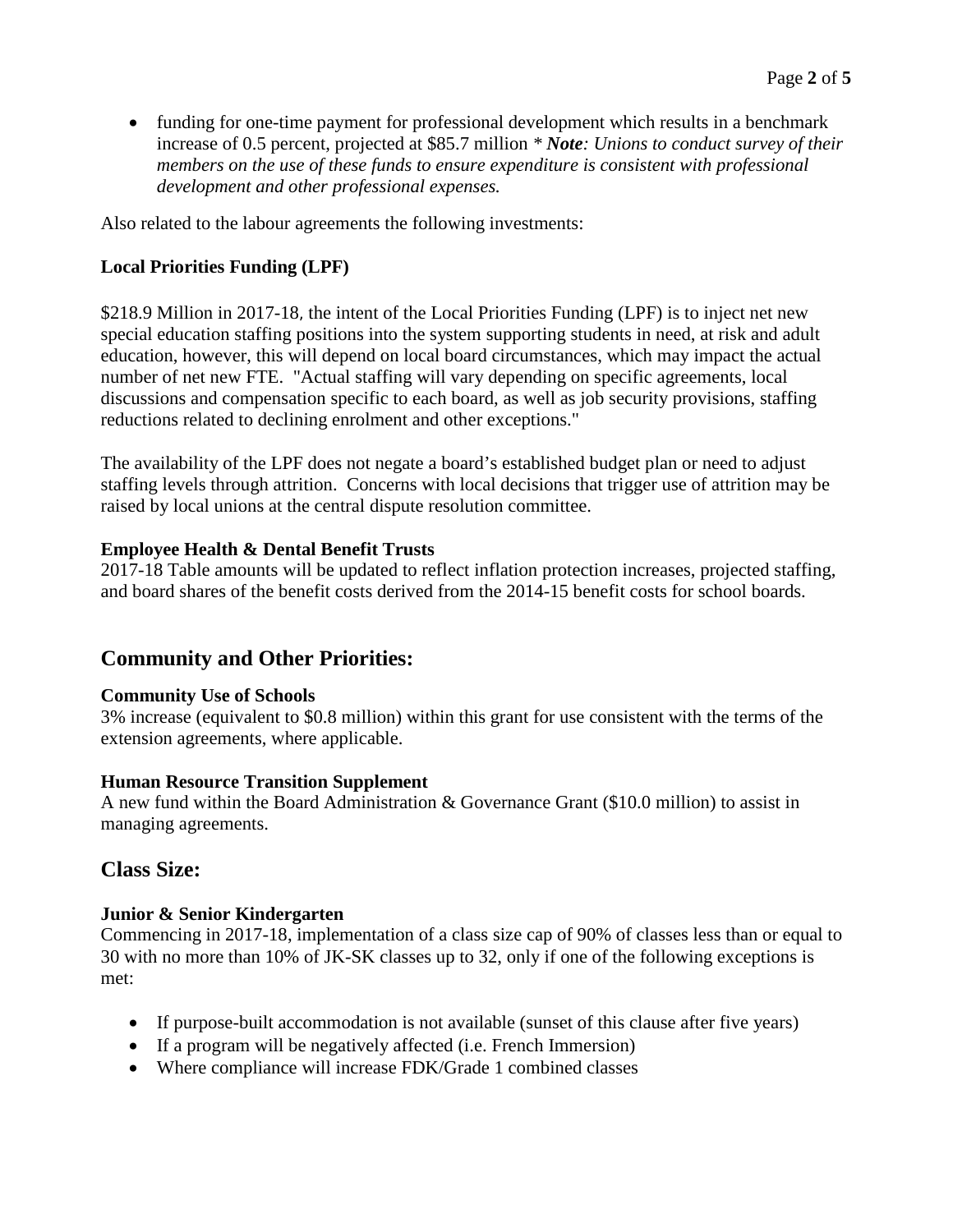To fund JK/SK cap the average funded class will be lowered to 25.75 in 2017-18. (*26.00 average funded in 2016-17)*, projected funding in 2017-18 is \$16.7 million.

Commencing in 2017-18, Boards must hire an Early Childhood Educator (ECE) for all JK/ SK classes, where, in a school, in a single track at least one class has more than 30 students and one class has less than 16 students.

### **Grades 4-8**

Commencing with 2017-18, Boards whose regulated Grade 4-8 average class size exceeds 24.5 will be required to reduce its 4 -8 maximum average class size to 24.5 within the next five years. To achieve this target the funded average class size will be reduced to 24.17 (\$39.6 million) in 2017-18 to 22.85 at the final phase –in year. Boards who are at or below 24.5 average will not be required to lower their maximum average class sizes.

# **Capital funding:**

In 2017–18, \$1.0 billion will be allocated to school boards through the **School Condition Improvement (SCI)** program to address the significant backlog in school renewal needs. As part of the SCI funding, \$200.0 million is allocated to **Greenhouse Gas Reduction (GHG)** projects to reduce emissions from facilities in the education sector. The GHG funding is available immediately to boards to facilitate projects over the summer. Projects may include replacement, renewal and installation of energy efficient building components.

**School Renewal Allocation (SRA)** of an additional \$40.0 million for improvements to schools for flooring, walls, ceilings, playing fields etc. 40% of the funds are allocated towards operating/maintenance expenditures (i.e. painting) and the balance (60%) allocated towards capital nature expenditures (i.e. roof repairs, accessibility enhancements. Operating /maintenance funding may be directed towards capital expenditures, however not the converse.

#### **Indigenous Education**

In response to conversation with Indigenous representatives the naming of grants specific to supporting Indigenous education have been changed to reflect "Indigenous" peoples, formally referenced as (First Nation, Metis, Inuit, Native).

Commencing in 2017-18 - Enveloping of the Per-Pupil Allocation of the Indigenous Education Grant: In addition to the enveloping provision, boards must spend at least \$84,083.77 on a dedicated Indigenous Education Lead. This Lead must be at least 1.0 FTE and work closely with a Board Supervisory Officer who is accountable for the implementation of the Ontario First Nation Metis and Education Policy Framework through the Board Action Plan. Indigenous Education funding in 2017-18 is projected to be approximately \$25.3 million.

## **School Foundation Grant**

## **Multi-Building Adjustment**

Funding for an additional principal where an elementary or secondary school consists of multiple buildings on the same campus with large enrolment.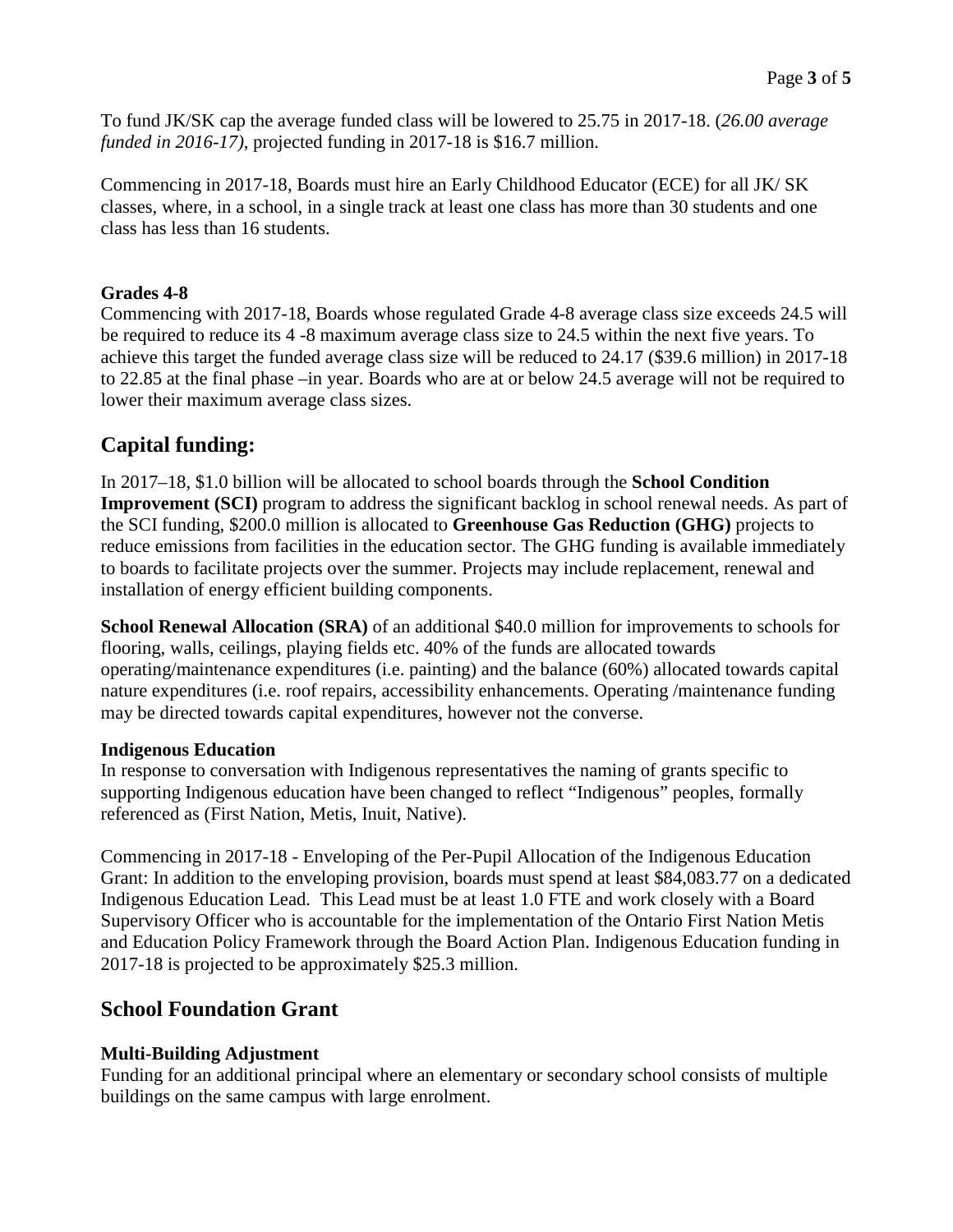- Elementary Each building at least 150 ADE & average at least 300 ADE
- Secondary Each building at least 200 ADE & average at least 700 ADE

Starting in 2017-18 School Foundation Grant funding based on campus definition of a school. A Campus is defined as a property or properties owned, leased, or rented by a board that are linked by a contiguous property line. The impact of this change on GSN funding will be phased-in over four years.

#### **Cost Pressure Funding:**

\$31.4 million to support boards with increases to electricity, transportation, and non-staff operations costs:

- the Student Transportation Grant will be increased by 2 percent.
- 2 percent cost benchmark update to the non-staff portion of the School Operations Allocation benchmark to assist boards in managing the increases in commodity prices (natural gas, facility insurance, electricity\* and other costs). *\*2016-17 electricity benchmark was adjusted by 3.5%*

As a reminder, the following funding model reforms began in prior years and continue to be implemented:

- 2017–18 is the final year of a three-year phase-in of School Board Efficiencies and Modernization (SBEM) measures, introduced in 2015–16
- In 2014-15 the Ministry began the four-year implementation of a new funding model for what will now be called the Differentiated Special Education Needs Amount (DSENA) Allocation (formerly High Needs Amount), 2017-18 is the final year of phase-in.
- In 2014–15 the Ministry began phasing in a new allocation method for the School Board Administration and Governance Grant and 2017–18 is the final year of the four-year phase-in.

**Rural Education:** Government to conduct regional engagements to discuss approaches in supporting education in rural and remote communities. Discussion paper and on-line survey are being developed to focus and support the dialogue. Information on engagement process can be found at: ontario.ca/ruralschools.

**Transportation:** The Ministry to engage in a 12-18 month multi-stakeholder engagement to seek input and feedback on the vision for student transportation. This engagement is responsive to the Auditor General's recommendation and the lobbying work of the Association regarding the student transportation funding formula.